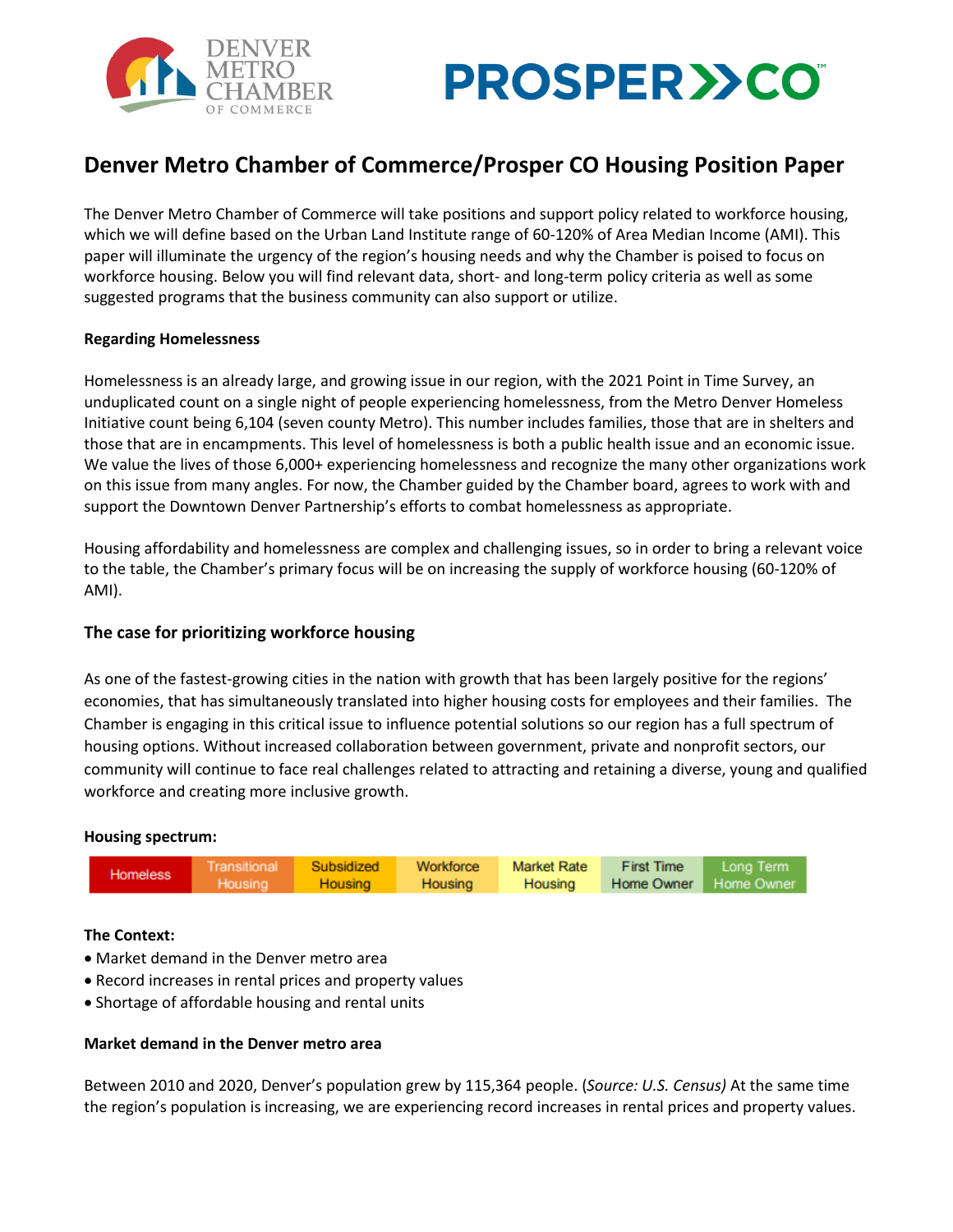In July of 2021 the median home price in the region hit \$542,000 – up more than \$120,000 in just 2 years. The area median-income in Denver is \$63,793 (Bureau of Economic Analysis, State and Local Area Personal Income Estimates, 2020) and \$80,597 (U.S. Census Bureau, American Community Survey, 2020) for a two-person household.

- Currently, a home in metro Denver costs \$192,000 more than the national median home price. (June – 2021, National Association of Realtors)
- The average wage grew 8% over those two years. Housing prices grew 23%.
- The household income to purchase the median priced home must make a combined income of between \$112,000 and \$124,000 to afford home ownership. In 2016, that same buyer would have needed an annual income of \$86,012 to afford the same home.

Rental burden is also an issue. The median rent for a one-bedroom apartment is \$1,387, for a two-bedroom unit, the average cost is \$1,700. *(Source: Apartment List National Rent Report 2021)*

| Rank | Metro Area              | # Severely Burdened | Percentage severely |
|------|-------------------------|---------------------|---------------------|
|      |                         | Renters             | burdened            |
|      | Boulder                 | 8,416               | 38.0%               |
|      | <b>Fort Collins</b>     | 9,443               | 32.1%               |
| 3    | Pueblo                  | 5,472               | 30.0%               |
| 4    | <b>Colorado Springs</b> | 17,741              | 24.3%               |
|      | Greeley                 | 3,478               | 24.0%               |
| 6    | Denver-Aurora-          | 52,832              | 23.1%               |
|      | Lakewood                |                     |                     |

Source: 2018 American Community Survey 5-year estimates - burdened is 30%, severely burdened is 50%

## **Our region needs to do more to keep up with housing supply that drives the cost.**

For the Denver metro area, this is an issue of low supply and high demand. And those gaps are expected to continue to increase.

- According to the Colorado Department of Local Affairs, there is a shortfall of 26,735 rental units priced at an affordable level for households making less than 30% AMI in Denver.
- In 2020 of the 19,732 units under permit only 2% were for duplexes/triplexes/quadplexes, which many associate as being more affordable or "starter" homes.
- There is only one house for sale under \$350,000 for every five for sale over \$350,000

While there are a number of resources to incentivize the development of rental properties, there are fewer resources to incentivize and reduce the actual barriers to the development of affordable for-sale products from condominiums to single-family housing. For example, Denver has an inclusionary housing ordinance ("IHO"), which requires a percentage of units above a certain threshold be affordable. However, there is an opt-out fee that allows developers to pay in leu of actually building these units. Most for-sale attached housing developers in the current market cycle are building properties with unit counts below the IHO threshold. This diminishes the potential for net-new affordable housing units or funds from opt-out fees for affordable housing.